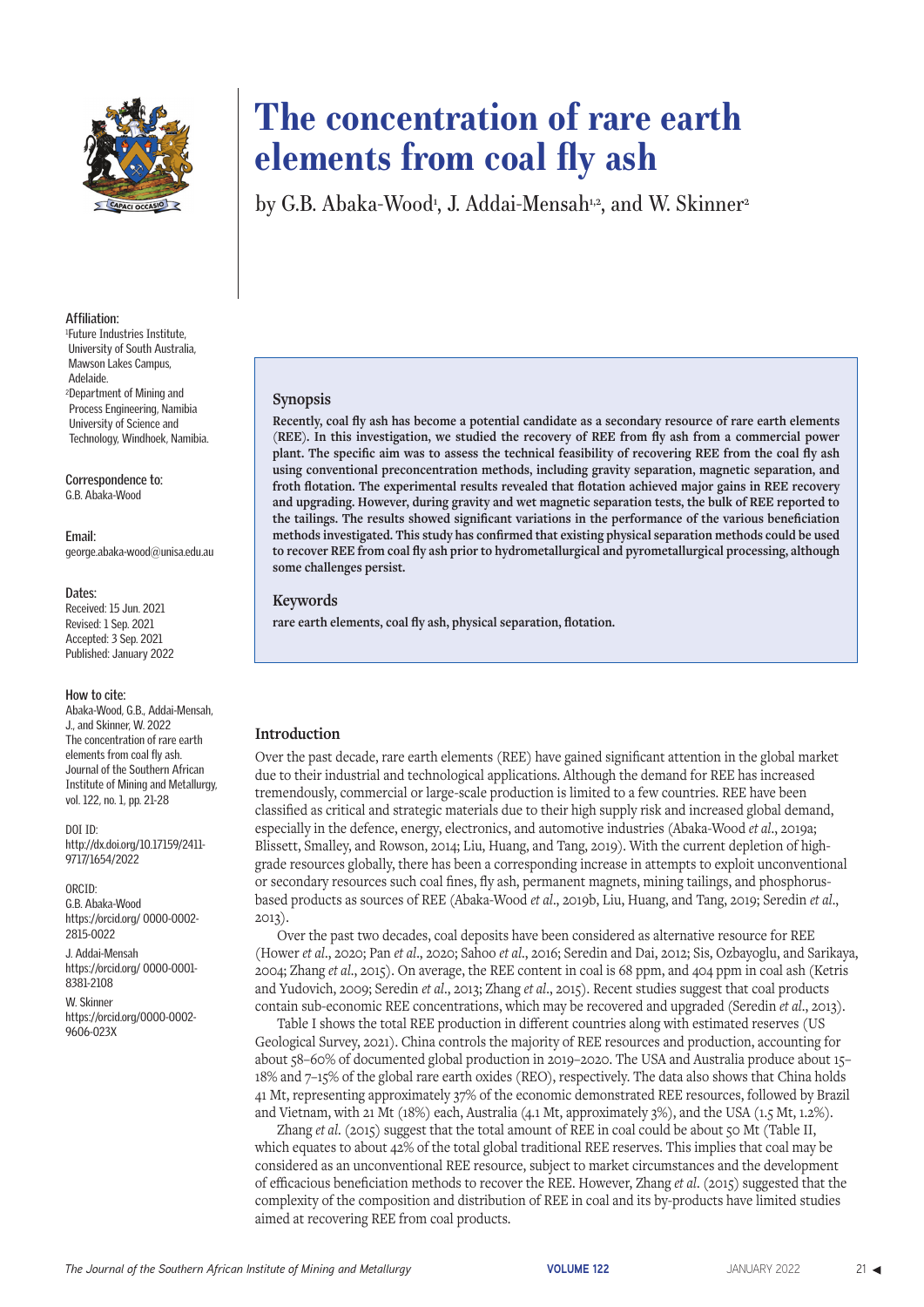### *Table I*

 **World REE reserves and production (US Geological Survey, 2021)**

| Country         | Production, t | Reserves, t |             |
|-----------------|---------------|-------------|-------------|
|                 | 2019          | 2020        |             |
| <b>USA</b>      | 28 000        | 38 000      | 1500000     |
| Australia       | 20 000        | 17000       | 4100000     |
| Brazil          | 710           | 1000        | 21 000 000  |
| Myanmar         | 25 000        | 30 000      |             |
| Burundi         | 200           | 500         |             |
| Canada          |               |             | 830000      |
| China           | 132 000       | 140 000     | 44 000 000  |
| Greenland       |               |             | 1 500 000   |
| India           | 2 9 0 0       | 3000        | 6900000     |
| Madagascar      | 4000          | 8000        |             |
| Russia          | 2700          | 2700        | 12 000 000  |
| South Africa    |               |             | 790 000     |
| Tanzania        |               |             | 890 000     |
| Thailand        | 1900          | 2000        |             |
| Vietnam         | 1300          | 1000        | 22 000 000  |
| Other countries | 66            |             | 310 000     |
| Total (rounded) | 220 000       | 240 000     | 120 000 000 |

It is well documented that REE are mainly concentrated in bastnasite, allanite, monazite, xenotime, florencite, kimuraite, lanthanite, and zircon, and in some cases form composite particles with clay minerals such as kaolinite and illite (Dai *et al*., 2012; Gupta *et al*., 2017; Hood *et al*., 2017; Seredin and Dai, 2012; Sun *et al*., 2007; Zhang *et al*., 2015). Depending on the source and composition of the coal, the gangue components of coal fly ash include substantial amounts of quartz, calcite, siderite, rutile, and illite. The differences between physical and physicochemical characteristics (density, magnetic susceptibility, conductivity, surface hydrophobicity) of REE and gangue minerals may be exploited to recover and upgrade REE through gravity concentration, magnetic separation, froth flotation, and electrostatic separation (Zhang *et al*., 2015).

Lin *et al*. (2017) studied the enrichment of REE from coal and coal by-products using particle size, magnetic, and density separation methods. Particle size separation was conducted using 20–150 μm sieves mounted on a 3-inch shaker equipped with an electromagnetic vibrator. The experimental results indicated that the REE were enriched in the nonmagnetic products after separation. Elsewhere, Blissett, Smalley, and Rowson (2014) investigated coal fly ashes from the UK and Poland to evaluate any chance of recovering their REE content. The work demonstrated marginal REE upgrading after classification of the nonmagnetic inorganic content of the samples.

As a result of the increased use of biomass as a co-firing fuel in power plants, there is a corresponding increase in production of fly ash, with varying chemical properties which may not be suitable for traditional application in the cement/ concrete industry (Franus, Wiatros-Motyka, and Wdowin, 2014; Wdowin *et al*., 2014). Coal fly ash forms the bulk of the fly ash generated globally at an annual production rate of 750 Mt (Perämäki, Tiihonen, and Väisänen, 2019). Hence, it is important to investigate the recovery of REE as an alternative application for coal fly ashes. The aim of this work is to exploit the differences in the physical and physicochemical properties of REE and gangue minerals to recover and upgrade REE from a typical coal fly ash (CFA) produced from a commercial power plant.

# *Table II*

#### **The recoverable reserve (CURR) in coal for different scenarios (adapted from Zhang** *et al***., 2015)**

| Source                                                                  | <b>Total REE,</b>                      | Coal ultimate<br>recoverable<br>reserves, Gt |  |  |
|-------------------------------------------------------------------------|----------------------------------------|----------------------------------------------|--|--|
| Mohr and Evans (2009)<br>Rutledge (2011)<br>World Energy Council (2007) | 49 211 600<br>50 666 237<br>61 333 575 | 680<br>700.1<br>847.5                        |  |  |

# **Materials and methods**

# *Materials*

CFA samples from a coal-fired commercial power plant in Australia were used in this investigation. The samples were dried and split into representative subsamples and stored in vacuum in plastic bags for subsequent characterization and beneficiation studies. The elemental composition of the CFA was obtained using inductively coupled plasma mass spectroscopy (ICP-MS). At the end of each beneficiation test, the separation products were weighed, dried, and their chemical content determined by ICP-MS.

Particle size analysis was conducted using a Malvern Mastersizer 2000 laser-diffraction instrument with a measurement range of 0.02–2000 μm. A representative sample of CFA was prepared into a pulp (25 wt.%) and stirred at 800 r/min for 30 minutes, to de-agglomerate the particles. Subsamples were drawn and analysed using the Malvern Mastersizer 2000. The results are presented in Figure 1. The data obtained was used to estimate the 10th, 50th, and 90th percentile particle sizes,  $d_{10}$ ,  $d_{50}$ and  $d_{\infty}$ , respectively, which are presented in Table III.

# *Particle size separation*

The distribution of REE in the CFA as a function of particle size was investigated by wet screening tests. A set of test sieves was selected and arranged in sequence 150, 106, 75, and 38 µm to screen approximately 150 g of representative CFA sample. The particles retained on the respective sieves were dried in an electric oven at 70°C for 12 hours, weighed, and analysed for their chemical content.

# *Gravity separation*

Gravity separation tests were conducted using a Knelson concentrator (KC). The KC was operated at a feed flow rate of 150 g/min at a pulp density of 25 wt.% solids. During the tests, the pulped material was diluted with fluidization water at flow rate from 2.5 to 7.5 L/min, while the bowl rotation speed was set at 73 G. The concentrate and tailing fractions obtained were submitted for chemical analysis.

# *Magnetic separation*

A wet high-intensity magnetic separator (Model L-4) was used to investigate the recovery of REE at different magnetic field intensities. For each test, 50 g of CFA sample was mixed with deionized water to yield a 17wt.% pulp (Abaka-Wood, Addai-Mensah, and Skinner, 2016, Abaka-Wood *et al*., 2019a). The pulp was thoroughly mixed and transferred with additional water at a rate of 1 L/min to minimize entrainment of nonmagnetic fractions on the matrix during operation. The magnetic field intensity was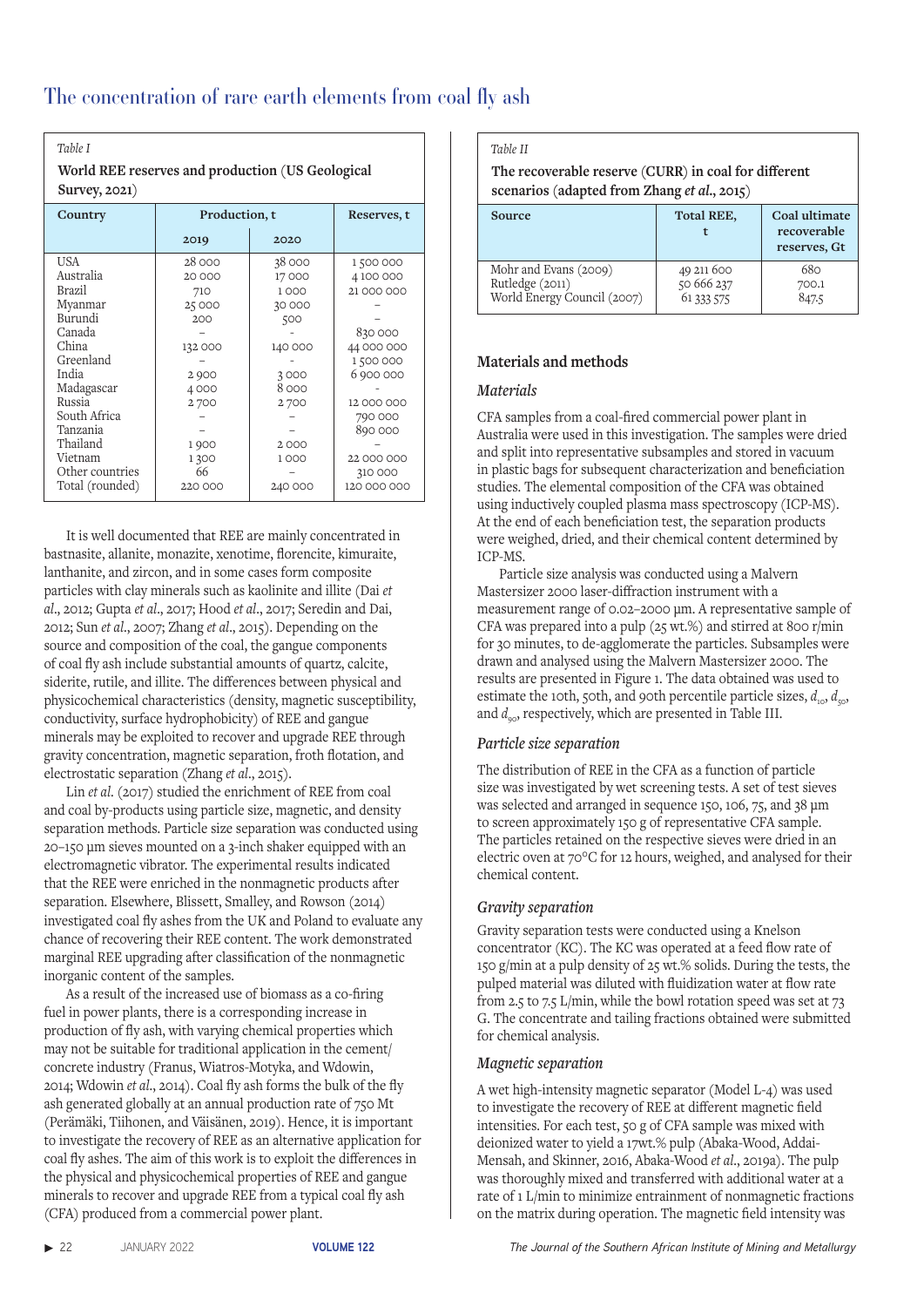

**Figure 1—Frequency–particle size distribution of the CFA material obtained using the Malvern Mastersizer**

| Table III<br>CFA particle size data obtained by laser diffraction |           |  |  |
|-------------------------------------------------------------------|-----------|--|--|
| Percentile                                                        | Value um  |  |  |
| $u_{90}$<br>Volume-weighted mean, um                              | 16<br>119 |  |  |

adjusted (0.11–1.74 T) by increasing the current from 1 to 21 A. The wet high-intensity magnetic separator (WHIMS) was fitted with a medium expanded metal (MEX) matrix.

# *Flotation separation*

A 250 mL Polish microflotation cell (Instytut Metali Niezelaznych, Gliwice) was used in the flotation of CFA samples. During the tests, 50 g of dried CFA was transferred into the flotation cell along with distilled water. The impeller speed and air flow rate were set at 720 r/min and 1.5 L/min, respectively. The initial pH of the pulp was noted and adjusted to the desired value using HCl or NaOH. Oleic acid was used a collector. During the flotation tests, 1000 g/t oleic acid was added with 5 minutes conditioning time. Froths were collected every 15 seconds over 10 minutes. The flotation products were dried, weighed, and analysed by ICP-MS.

# **Results and discussion**

# *Concentrations and recovery potential*

The ICP-MS analysis (Table IV) revealed that REE in the CFA material were dominated by cerium (Ce, 167 ppm), lanthanum (La, 87.4 ppm), neodymium (Nd, 65.6 ppm), and yttrium (Y, 58 ppm), which made up about 85% of the total REE (TREE) content. Aluminium (Al), silicon (Si), calcium (Ca), and iron (Fe) were the major gangue elements in the CFA sample. The outlook coefficient,  $K_{\text{out}}$ , which is the ratio of critical (Nd, Eu, Tb, Dy, Y, and Er) to excessive (Ce, Ho, Tm, Yb, and Lu) REE was proposed by Seredin (2010) to assess the market quality of REE deposits. REE resources with a high  $K_{\text{out}}$  are regarded as profitable. The  $K_{\text{out}}$  of the CFA material was calculated to be 0.82, which makes the CFA promising for potential economic extraction of REE, especially since no mining and comminution costs will be incurred. Specifically, the CFA sample contained approximately

# *Table IV*  **Chemical composition of CFA sample determined by ICP-MS**

| <b>REE</b>                                                                                          | Concentration,<br>ppm                                                                                                         | <b>Non-REE</b>                                        | Concen-<br>tration, %                                                          |  |  |
|-----------------------------------------------------------------------------------------------------|-------------------------------------------------------------------------------------------------------------------------------|-------------------------------------------------------|--------------------------------------------------------------------------------|--|--|
| La<br>Ce<br>Pr<br>Nd<br>Sm<br>Eu<br>Gd<br>Tb<br>Dy<br>Ho<br>Εr<br>Tm<br>Yb<br>Lu<br>Yb<br>Y<br>TREE | 87.4<br>167<br>18.2<br>65.6<br>12.7<br>2.5<br>11.6<br>1.68<br>10.1<br>1.88<br>5.55<br>0.7<br>4.2<br>0.7<br>4.2<br>58<br>447.8 | Al<br>Ca<br>Fe<br>Mg<br>P<br>Si<br>Κ<br>U<br>Th<br>Na | 10.9<br>3.91<br>5.34<br>0.92<br>0.08<br>23.1<br>1.54<br>0.001<br>0.003<br>0.37 |  |  |

32% critical REE. The critical REE content and K<sub>anti</sub>are more comparable to those obtained for Finnish peat and biomass combustion fly ash, which contain  $28-32\%$  critical REE with  $K_{\text{out}}$ values >0.7 (Perämäki, Tiihonen, and Väisänen, 2019). The TREE concentration in CFA (447.81 ppm) is similar to a typical coal fly ash, which has an average concentration of 404 ppm (Perämäki, Tiihonen, and Väisänen, 2019; Seredin and Dai, 2012). According to the data obtained, the CFA can be considered promising for recovery of REE, based on the outlook coefficient and critical REE content. However, the TREE concentration is less than 800 ppm, which has been suggested as the cut-off grade for coal seams thicker than 5 m (Seredin, (2010). It is worth noting that the CFA used in the present study is already of a suitable particle size for subsequent beneficiation.

# *Particle size separation*

Wet sieve analysis was conducted to study REE distribution in the various size fractions. The results are summarized in Figure 2, which shows the REE concentration, REE distribution, and mass yield of the respective particle size fractions. The results indicate variable REE concentrations in the respective size fractions, with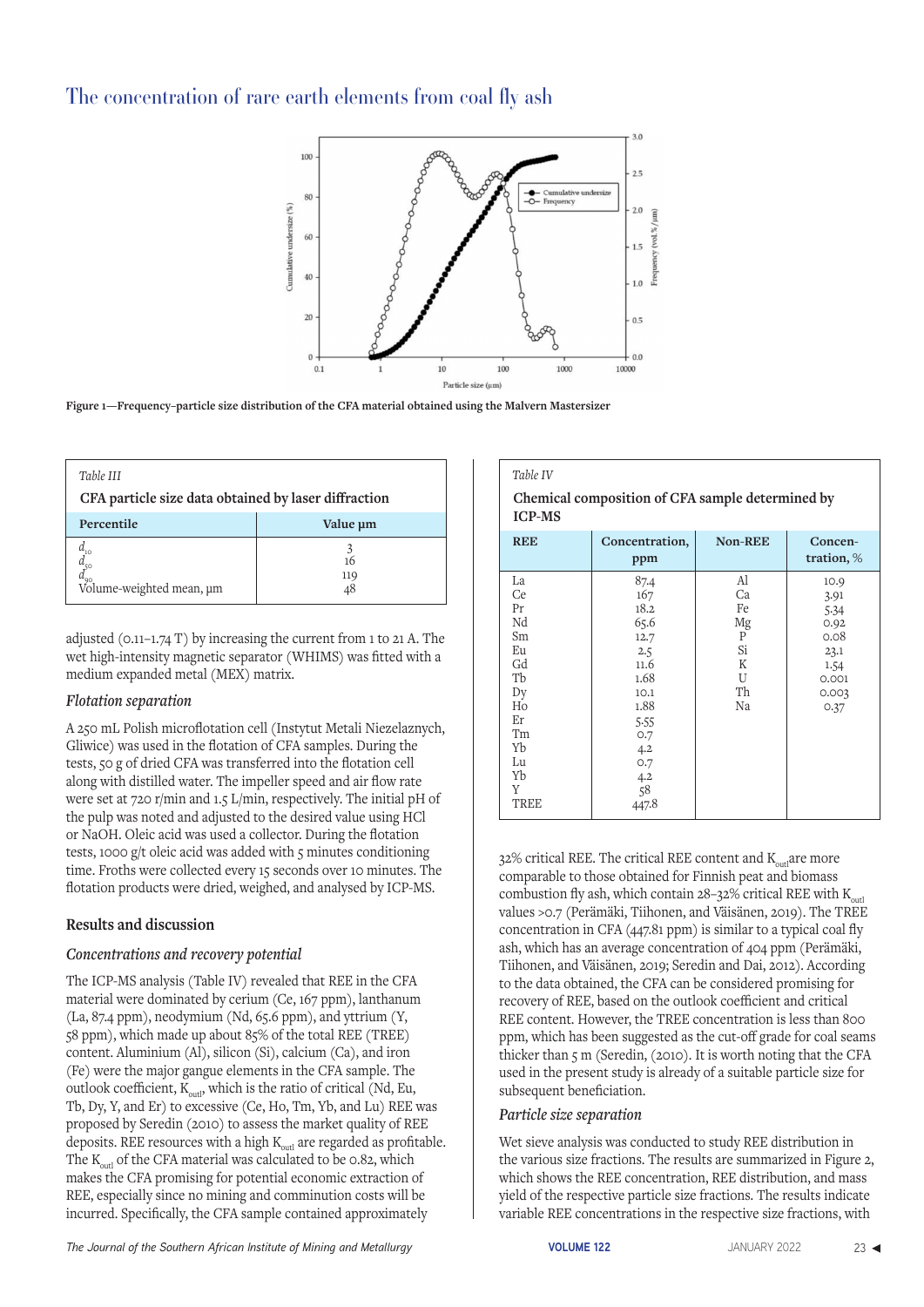

**Figure 2—Mass yield, REE concentration, and REE distribution within the respective particle size fractions of CFA**



**Figure 3—REE recovery and grade as a function of fluidization water flow rate**

+150 µm having the least TREE concentration of 441 ppm, whereas the highest TREE concentration was measured in the  $-75 +53 \mu m$ and –150 +106 µm size fractions. However, the largest proportion of REE in the CFA was contained within the –38 µm size fraction, which accounted for 67% and 69% of the TREE and feed mass, respectively.

#### *Gravity separation*

Gravity separation tests were conducted using a laboratory-scale KC. During operation, the concentrating beds formed within the KC are prevented from consolidating by means of a water current which flows through the fluidization holes, leading to the formation of fluidized beds within each ring (Abaka-Wood *et al*, 2019c). The fluidization water flow rate was varied from 2.5– 7.5 L/ min in this investigation.

The results obtained have been summarized in Figure 3 and Table V. It can be seen that REE recovery and upgrade is significantly affected by changes in the fluidization water flow rate. An increase in the water flow rate from 2.5 L/min to 7.5 L/ min saw a decrease in REE recovery from 34% to 22%, with a corresponding increase in REE grade from 352 ppm to 407 ppm. REE minerals are known to have specific gravities typically >4.0

(Subbarao, 1980), hence they were expected to report with the KC concentrate. As shown in Table V, the bulk of REE reported with the KC tailings along with Si particles. Notably, about 53% of the Fe was recovered into the KC concentrate at 2.5 L/min water flow rate. This decreased significantly as the fluidization water flow rate was increased. The results suggest that the recoveries of both Fe and Si followed the same trend as the REE.

#### *Magnetic separation*

The influence of magnetic field intensity on REE recovery was studied using a laboratory-scale WHIMS. In this test, the magnetic field intensity was increased from 0.11 T to 1.74 T. The cumulative recoveries of REE, Fe, and Si at the applied field intensities are shown in Figure 4. REE recovery increased from 11% to 37% with an increase in applied field intensity from 0.11 T to 1.74 T, with a corresponding increase in grade from 328 ppm to 516 ppm. The bulk of the REE in the CFA reported to the nonmagnetic fraction, which accounted for 63% and 60% of the TREE and mass, respectively, with an REE grade of 490 ppm.

The high REE content in the nonmagnetic fraction can be attributed to the fact that most of the REE particles may be associated with the nonmagnetic minerals such as quartz and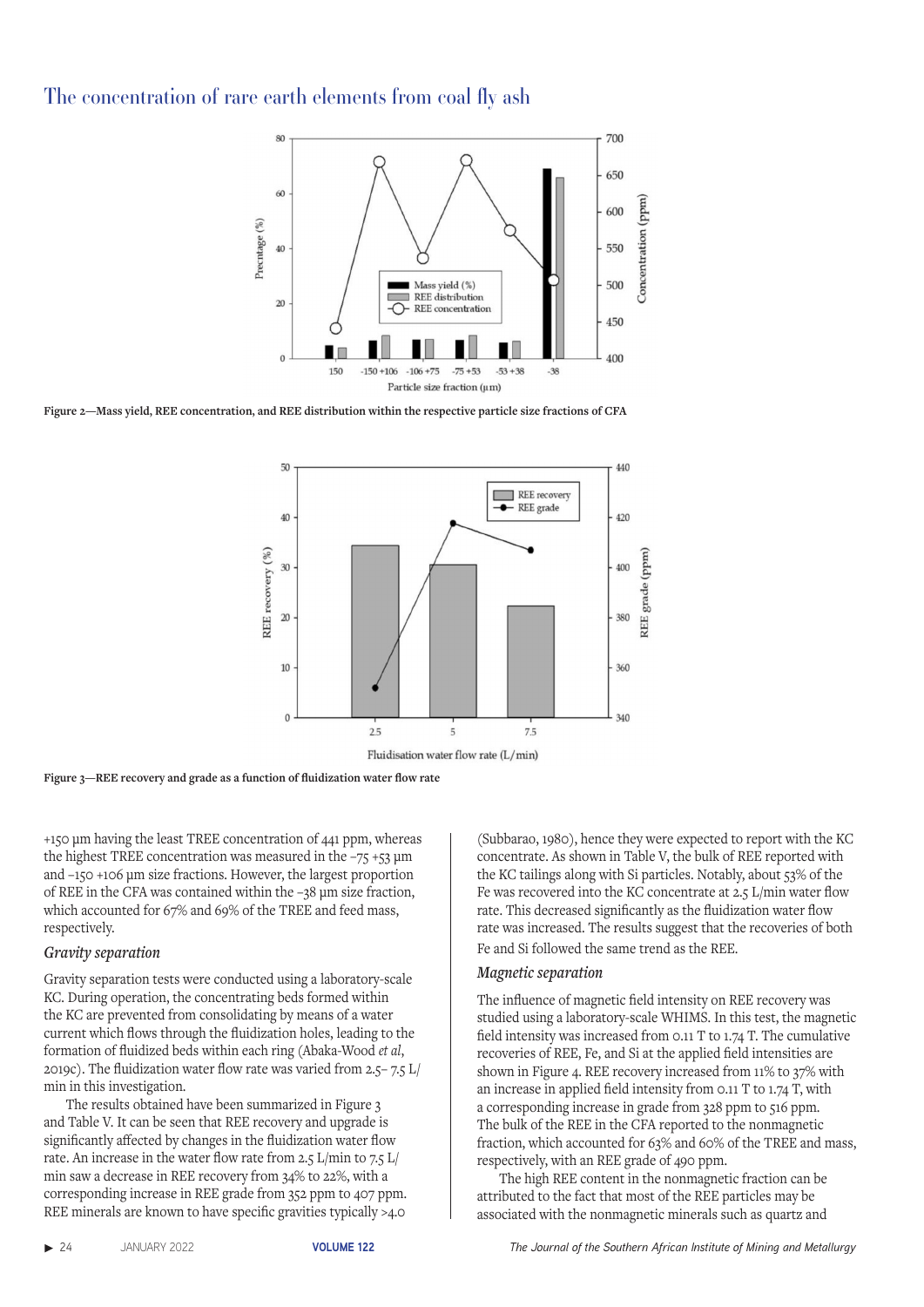| Table V<br>Results of KC tests on CFA sample |                   |                 |                |                |
|----------------------------------------------|-------------------|-----------------|----------------|----------------|
| Fluidization water flow,                     | <b>REE</b>        |                 | Fe recovery, % | Si recovery, % |
| L/min                                        | Grade, ppm        | Recovery, %     |                |                |
| 2.5<br>5.0<br>7.5                            | 352<br>418<br>407 | 34<br>-41<br>22 | 53<br>33<br>32 | 42             |



**Figure 4—Cumulative REE, Si, and Fe recoveries, REE grade, and mass yield in different magnetic separation products**



**Figure 5—Effects of pulp pH on REE recovery and upgrade from CFA using oleic acid as a collector**

other silicates. This is shown by the high Si content (64%) in the nonmagnetic fraction. Furthermore, REE recovery follows both the Si recovery and mass yield trends. Another significant observation was the high Fe content (56%) in the concentrate obtained at an applied field intensity of 0.11 T, and the low Fe content (28%) in the nonmagnetic fraction. The results suggest that half of Fe content in the CFA could be rejected at low magnetic field intensity, while upgrading REE in the corresponding nonmagnetic fraction along with silicate minerals.

# *Flotation*

The effects of changes in pulp pH on REE recovery and upgrade were investigated during the flotation experiments. The pulp pH was decreased from the pristine CFA pulp value of  $11 \pm 0.5$  to 7. Dilute solutions of HCl and NaOH were used as pH modifiers. The results presented in Figure 5 show that a decrease in pulp pH from 11 to 9 caused a significant decrease in REE recovery from 65% to 13%, and a corresponding increase in REE grade from 498 ppm to 678 ppm. A further decrease in pH from 9 to 7 resulted in an increase in recovery to 37% at a concentrate grade of 633 ppm. The results suggest that the recovery and upgrade of REE from CFA is pulp pH-dependent. In terms of REE recovery, the best result was achieved at pulp pH 11. This is consistent with flotation tests carried out by Satur *et al*. (2016), where fatty acids were used to achieve the highest REE recovery from a silicate–haematite ore at pH 11.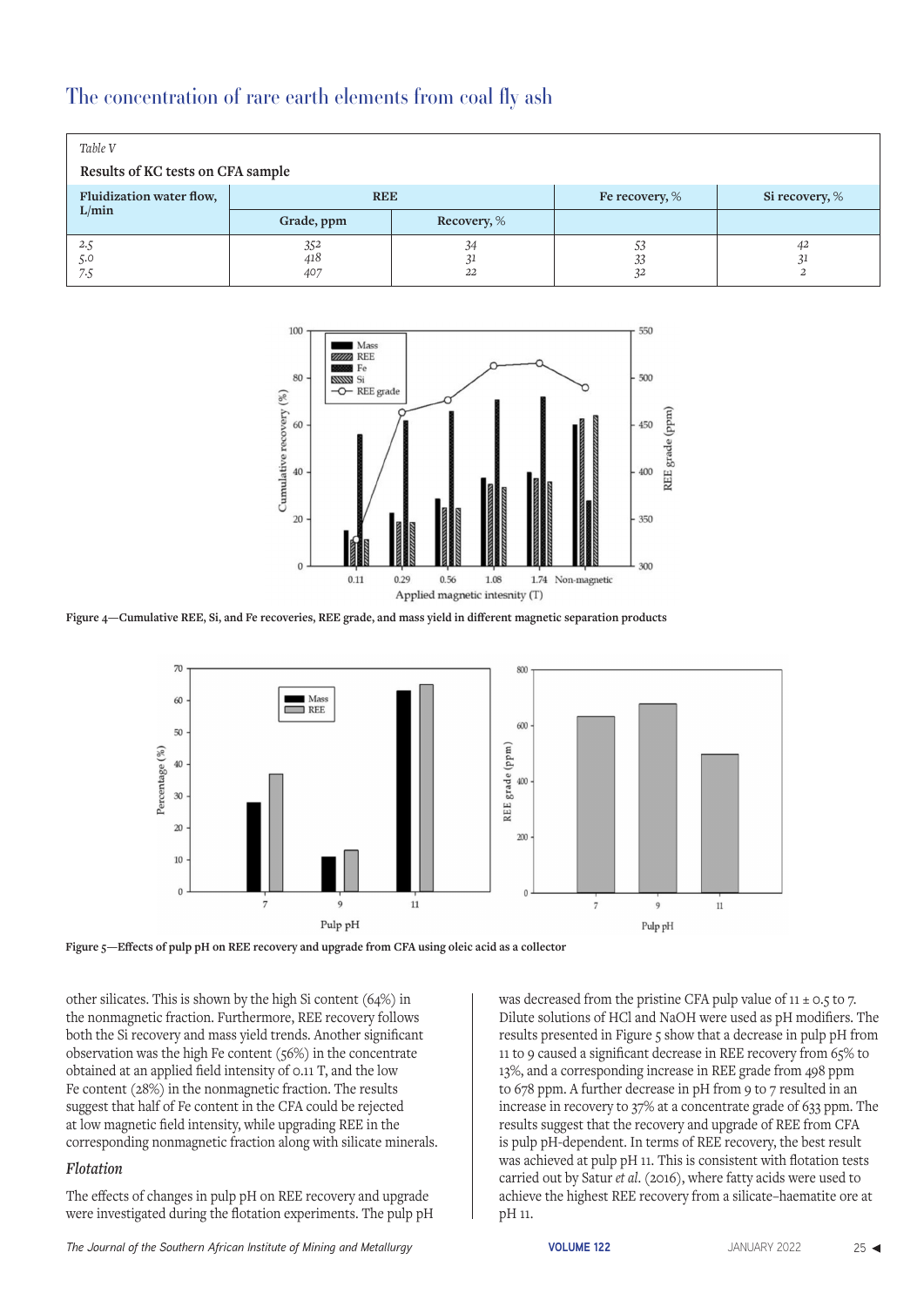





Figure 6 presents the ratios of REE content to Si and Fe in the flotation concentrates obtained at the respective pulp pH levels tested. The results suggest significant proportions of both Fe and Si in the froths recovered. However, lower quantities of Fe and Si reported to the concentrates obtained at pH 9, which explains the highest REE concentrate grade achieved. It can be noticed that the recoveries of Fe and Si follow those of mass yield and REE recovery, respectively. It has been demonstrated that Fe can be recovered using oleic acid at mild to strong alkaline pulp pH values (Abaka-Wood, Addai-Mensah, and Skinner, 2017a, 2017b; Abaka-Wood *et al*., 2019b; Joseph-Soly, Quast, and Connor., 2015; Quast, 2000, 2006). The high Si recoveries could be attributed to entrainment due to the presence of a high level of 'fine' particles in the feed (Duarte and Grano, 2007; Leistner Peuker,and Rudolph, 2017).

# **Implications and future work**

The CFA used in the present study had a TREE grade of 447.8 ppm, with about 32% critical REE and an outlook coefficient of 0.82. This places the CFA within a potentially economic range if feasible beneficiation methods could be developed to selectively recover and upgrade REE values. The present study indicates that significant REE recovery could be achieved by flotation. However, during both magnetic and gravity separation, the bulk of the REE reported with the tailings fractions, which suggests that both these physical separation methods may be combined with flotation as an appropriate beneficiation strategy in future investigations.

For instance, either gravity or magnetic separation may be optimized to remove Fe-bearing particles prior to concentrating REE via froth flotation. Depressants could be used to minimize the recovery of silicate gangue minerals during REE beneficiation. For example, sodium silicate, disodium sulphide, starch, ammonium lignosulfonate, and sodium oxalate have been shown to be effective depressants of various gangue minerals in REE flotation (Abaka-Wood, Addai-Mensah, and Skinner, 2017b; Chelgani *et al*., 2015; Satur *et al*., 2016; Zhang and Anderson, 2017). A combination of the respective separation methods will help achieve a concentrate recovery and grade for subsequent REE extraction by hydrometallurgical or pyrometallurgical processes. Elsewhere, Abaka-Wood *et al*. (2019b), Jordens *et al*. (2016),

Yang *et al*. (2015), and Xiong *et al*. (2018) have demonstrated the feasibility of achieving significant REE recovery and upgrade through the combination of selected physical separation methods and flotation. These previous investigations will serve as a guide in future studies which will target producing richer REE concentrates from the CFA.

However, prior to any further studies with the view of improving the results obtained in the present work, a detailed mineralogical study of the CFA to determine the true chemical and physical deportment of the REE and gangue species will be carried out. Mineralogical studies including quantitative X-ray diffraction (QXRD) and Quantitative Evaluation of Minerals by Scanning Electron Microscopy (QEMSCAN) analyses have been demonstrated to be crucial in establishing REE and gangue minerals deportment in different ores (Edahbi *et al*., 2018; Smythe *et al*., 2011; Van Rythoven *et al*., 2020). Smythe, Lombard, and Coetzee (2013) pointed out that QEMSCAN analysis provides useful information in estimating elemental recoveries and selecting potential beneficiation techniques for recovering minerals of interest. Furthermore, it was suggested that QEMSCAN analysis gives a good indication of the textural relationships, mineral association, and liberation characteristics between the mineral of interest and gangue minerals, which is crucial in selecting concentration processes for recovering REE.

# **Conlusions**

The current study highlights the potential for CFA from a commercial power plant to contain significant REE reserves for subsequent beneficiation. Chemical characterization of representative CFA samples showed a concentration of 447.8 ppm TREE. The bulk of the REE in the CFA sample was concentrated in the fine fraction  $\left($  < 38  $\mu$ m), which contained more than half of the TREE. Furthermore, the varying distribution of REE between the respective size fractions indicates that both the coarse and fine fractions of CFA can be considered for REE beneficiation. The high outlook coefficient, coupled with the fact that CFA carries no mining and comminution costs, suggest that the recovery of REE could present a potential economic advantage.

Based on the results obtained, the KC does not appear to be a suitable gravity concentration method for concentrating REE from the CFA used in the present study. This is shown by the low recoveries and poor upgrades in the KC concentrates produced. However, WHIMS tests on CFA showed appreciable REE upgrade in magnetic concentrates produced at 1.08–1.74 T, although the corresponding recoveries were low. The results point out that the bulk of the REE were concentrated in the nonmagnetic fraction. Flotation using oleic acid resulted in higher REE concentrations in the froths produced than in the tailings. The pulp pH affected the recovery and upgrade of REE, with the highest recovery achieved at pH 11, whereas the best REE upgrade occurred at pH 9, where the lowest recovery was observed. Overall, the study suggests that beneficiation processes combining the methods employed in the present study may achieve enhanced REE recoveries and upgrades. This will be investigated in future work, along with hydrometallurgical or pyrometallurgical separation processes.

# **Acknowledgements**

This work was supported by the Australian Government Research Training Program Scholarship and Future Industries Institute of the University of South Australia (Adelaide, Australia).